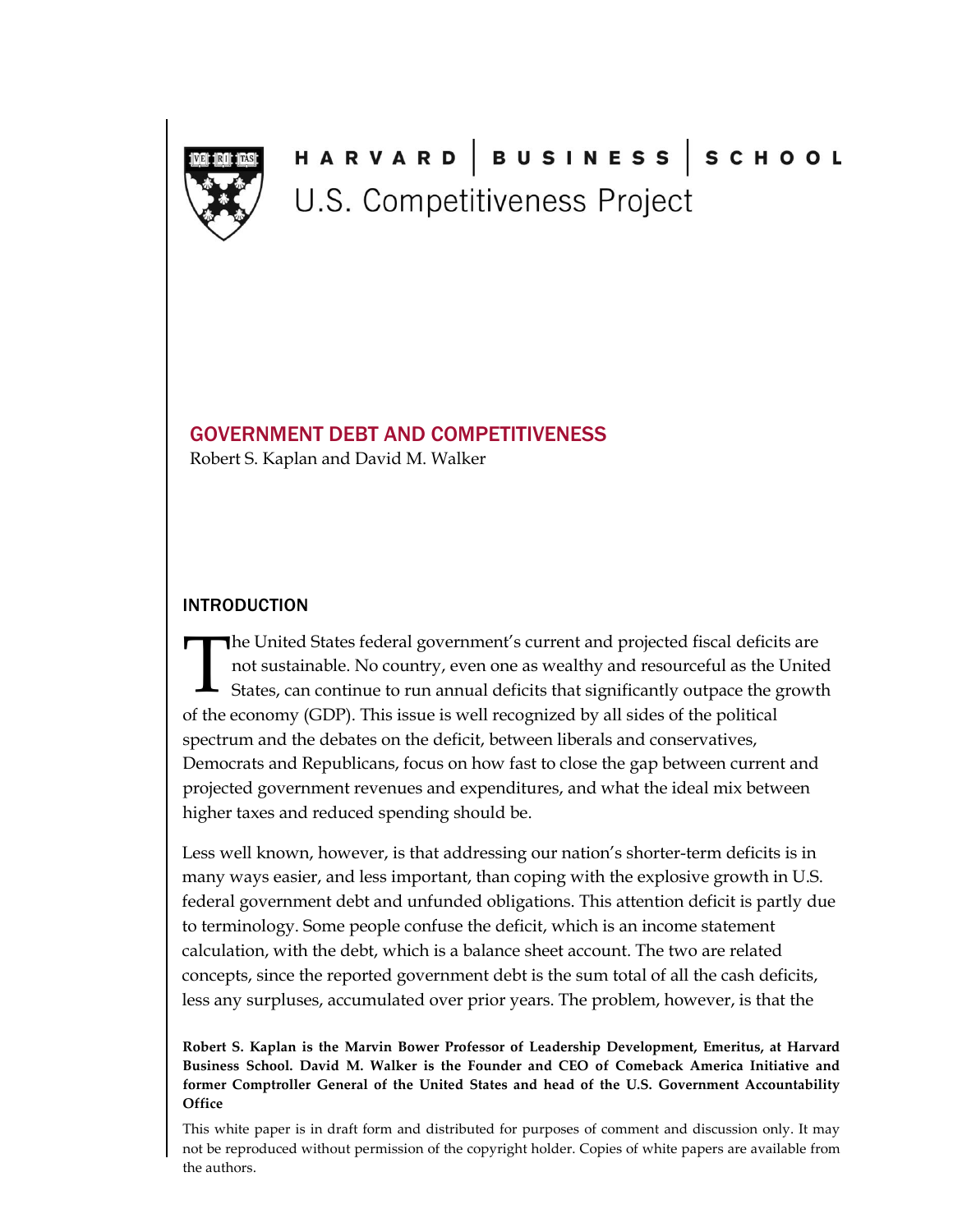public debt reported on the nation's balance sheet massively understates the entirety of its existing commitments for items such as future civilian and military pensions and retiree healthcare, Social Security, Medicare and a range of other huge promised government obligations and guarantees. Solving the deficit and the debt problems requires different approaches, and while recent legislative deals in Washington have focused on how to solve the shorter-term deficit (e.g. 10 year) problem, they have systematically ignored the primary drivers of our structural deficits that are more likely to produce a U.S. debt crisis.

Furthermore, the debate in Washington has failed to recognize that the burden of meeting the mounting debt has already contributed a recent decline in the nation's economic competitiveness. For Americans to enjoy high and rising living standards, the U.S. must continue to attract and retain innovative and growing companies and people. Just four years ago, the U.S. ranked 1st out of 144 nations in the World Economic Forum's Global Competitive Index. Now it has dropped to  $7<sup>th</sup>$  with further declines likely unless we change our policies and priorities.

Admittedly, local innovation and entrepreneurship in the private sector drive much of an economy's competitiveness. But government plays an important role too. Competitiveness requires the government to establish reasonable and competitive tax and international trade policies and a cost-effective regulatory environment, encourage competition, and a predictable judicial system to enforce contractual agreements. Government must also invest in critical transportation, energy, and information infrastructure, scientific research, and education and training. The recent mismanagement of the nation's finances has severely constrained the ability of the nation's government to make the valuable investments that enhance economic growth and improve current and future competitiveness.

Bill Clinton, when he campaigned for president in 1992, observed that the government was "spending more on the present and the past, and building less for the future." He proposed, but never implemented, a new governmental budget process that would consist of three categories:

- 1. Past: interest on debt and pensions and health benefits for retired government workers
- 2. Present: transfer payments and current governmental operations, and
- 3. Future: spending on research and development, infrastructure, training and education.

Clinton's espoused goal was to constrain the amount spent on the past and the present, so that more governmental funds would go towards creating a better future for our children and

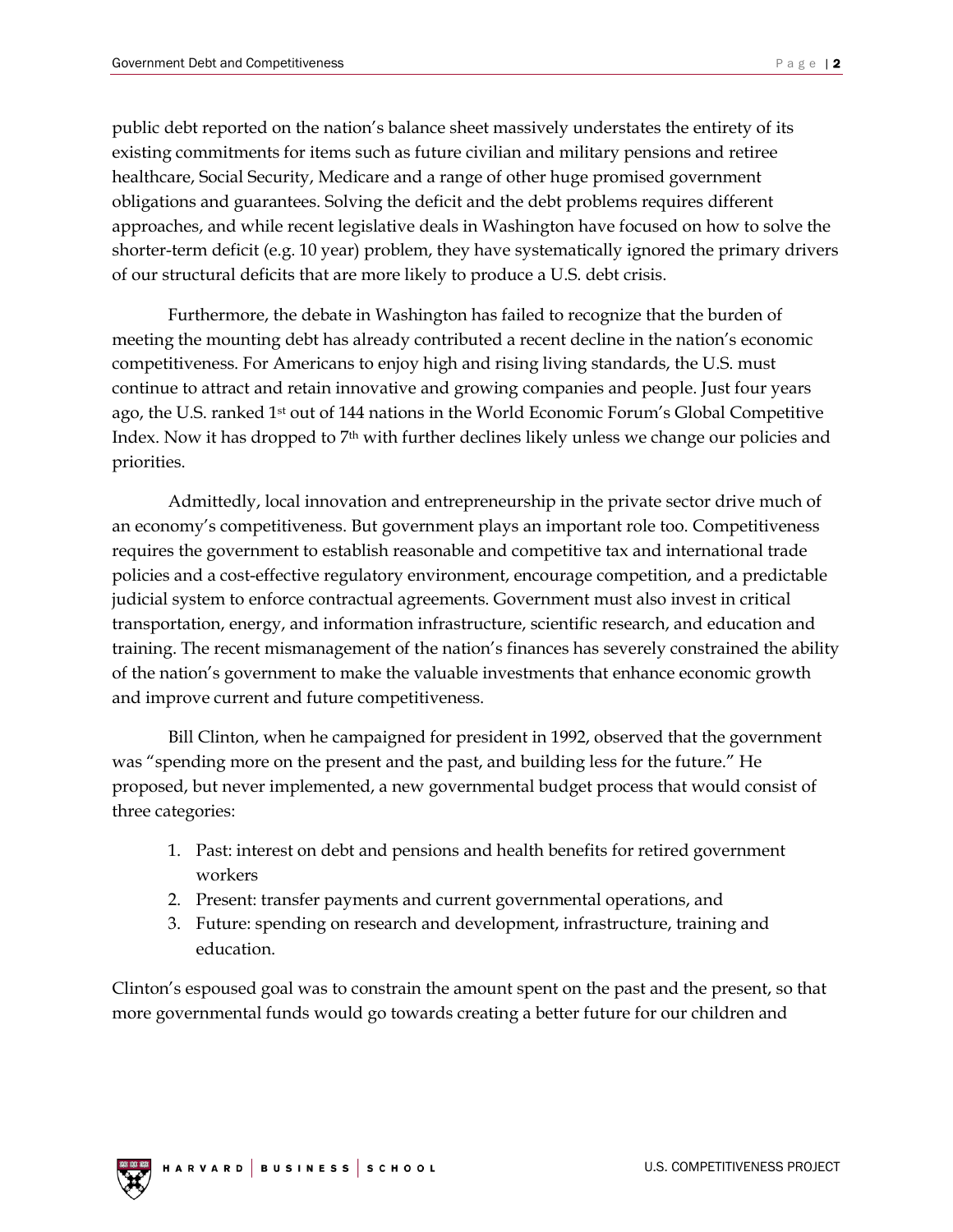grandchildren1. Just the opposite occurred, however, and especially after 2002, the financial problem has gotten far worse.

To keep the government on a sustainable fiscal path, with the discretion to make investments that benefit the future, we must solve the short-term economic and the long-term structural debt challenges simultaneously. Those who advocate that solving debt crisis is not an urgent priority ignore the enormous future obligations and liabilities that are not reported on the governmental balance sheet. The gap between what the government measures today as its debt, and what it should be measuring helps to conceal the true problem, which enables political leaders to delay taking the difficult but sensible actions today.

In this paper, we first seek to correct this deficiency in the debate about the magnitude of the debt problem by identifying all the debt and obligations that the U.S. government has already assumed, as of September 30, 2012 (end of fiscal year (FY) 2012), the last time for which we have credible estimates. Secondly, we seek to explain how these mounting obligations affect our country's current and future economic competitiveness.

#### **The True Financial Condition of the United States**

Since 2000, the nation's reported total debt outstanding has tripled — to nearly \$17 trillion, with the interest on this debt having to be paid every year into the future. While this is indeed troubling, the total of U.S. liabilities and obligations are far higher. The federal government's total financial challenge must include consideration of its off-balance sheet obligations, especially our country's promises for future Medicare and Social Security payments, which, as of fiscal 2012, totaled nearly \$50 trillion2. Also off the "official" balance sheet is the more difficult-to-quantify implicit commitment of the federal government to act as the "insurer of last resort." The government has consistently provided extensive aid to localities damaged by natural disasters – earthquakes, floods, hurricanes, and tornadoes – as well as to manage man-made disasters, including the recent financial crisis and defaults on private pension plans and student loans. All these off-balance sheet obligations, while technically not "federal debt,"<sup>3</sup> have all the economic characteristics of debt. They represent future cash claims that the federal government must meet before spending any of its tax revenues on discretionary (non-mandatory) payments. Therefore, all of these elements must be considered, and, where

<sup>&</sup>lt;sup>3</sup> Reference Supreme Court decision on this issue.



<sup>&</sup>lt;sup>1</sup> While probably not what Clinton had in mind, we believe that Social Security and Medicare payments to the elderly should be classified as a legacy of the past. Funds could have been set aside, during these recipients' working and productive lifetimes, to fund their retirement and health expenses. But with Social Security and Medicare operating largely as pay-as-you-go systems, current taxes must be used to pay for current benefits . This distinction, however, between past and current payments, is not critical for our argument that more government resources should be shifted to benefit the future.

<sup>&</sup>lt;sup>2</sup> Based on the 75-year horizon required by the Trustees of Social Security and Medicare and incorporated into the consolidated U.S. Financial Statements. Note 14. Page 93,<http://fms.treas.gov/fr/12frusg/12frusg.pdf>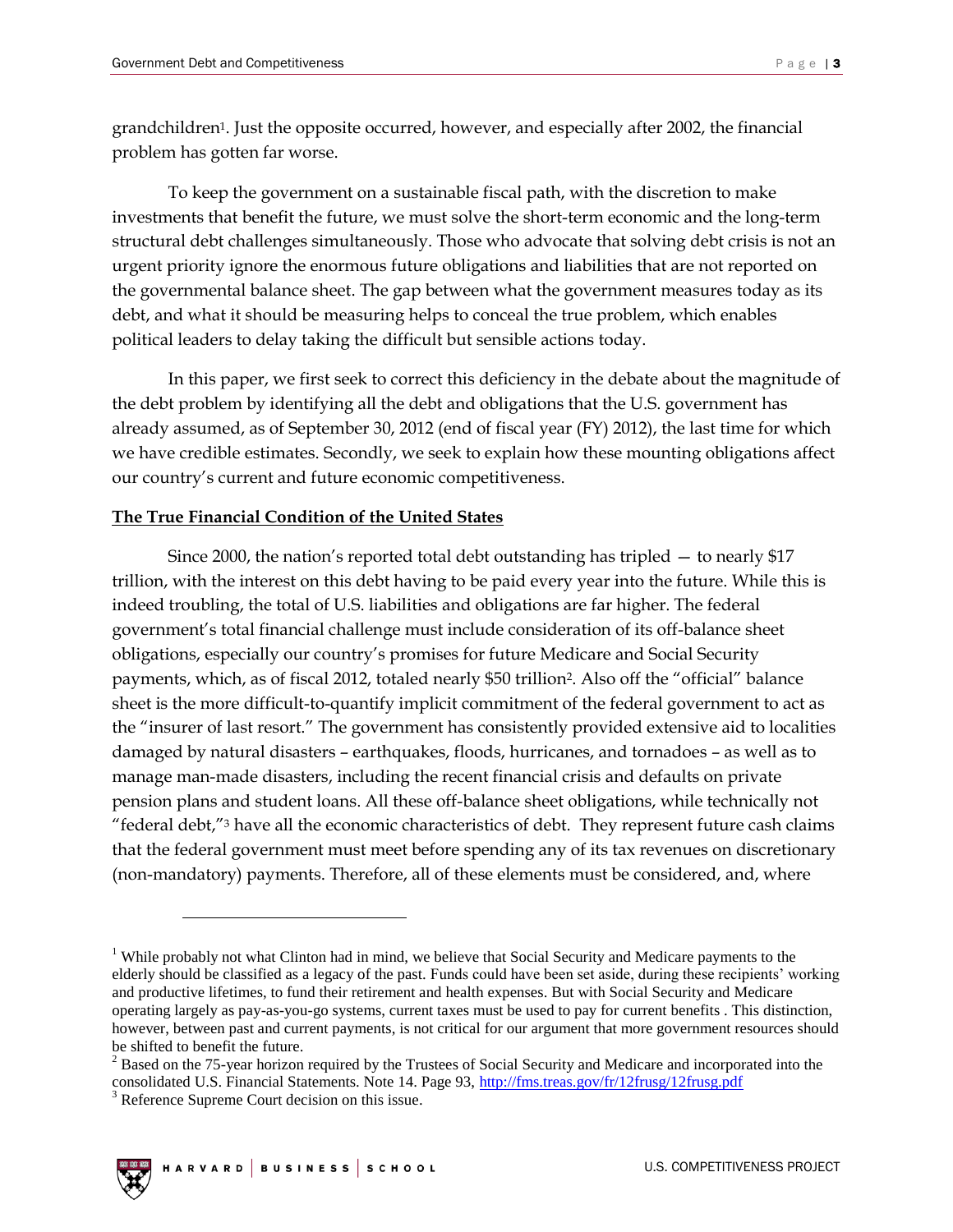possible, estimated and accounted for when considering the true financial position of the federal government4.

#### **On Balance Sheet**

The balance sheet is the starting point for examining the true financial position of the federal government. The on balance sheet liabilities of the federal government at the end of FY 2012 totaled \$18.8 trillion (see Table 1), larger than U.S. GDP. The largest explicit liability was the \$11.3 trillion public debt, which consisted of all federal debt<sup>5</sup> held by individuals, corporations, state and local governments, foreign governments, and other entities outside the United States Government, less federal financing bank securities. This is the most commonly used measure of the U.S.'s current liability position. Sixty-three percent of the public debt consists of Treasury notes with maturities of between one and ten years. Most of these Treasury notes were issued at very low interest rates, such as the 2% average for notes issued in 2012. The low coupon rates on outstanding Federal debt create an exposure to interest rate risk without precedent in U.S. history. When the U.S. Treasury department refinances this debt in future years, the interest rate will likely be much higher and the interest expense component in the federal budget will escalate enormously. In fact, the non-partisan Congressional Budget Office estimates that net interest payments in FY 2023 will be over \$857 billion, up from about \$220 billion in FY 2012. The resulting increase in interest expense will serve to further complicate the federal government's fiscal challenges and place additional impediments to investing for future competitiveness.

<sup>&</sup>lt;sup>5</sup> The Treasury-issued securities include interest-bearing marketable securities (bills, notes, bonds, and inflationprotected); interest-bearing nonmarketable securities (government account series held by deposit and fiduciary funds, foreign series, State and local government series, domestic series, and savings bonds); and non-interestbearing marketable and nonmarketable securities (matured and other). Marketable treasury securities, with differing interest rates and maturity rates, make up 95% of the debt held by the public. Note 14. Page 93, <http://fms.treas.gov/fr/12frusg/12frusg.pdf>



<sup>4</sup> While not discussed in this paper, there are other methods for measuring the nation's fiscal condition, including fiscal gap analyses and inter-generational accounting, which attempt to account for both past and future obligations and the resulting disparate impacts across age cohorts.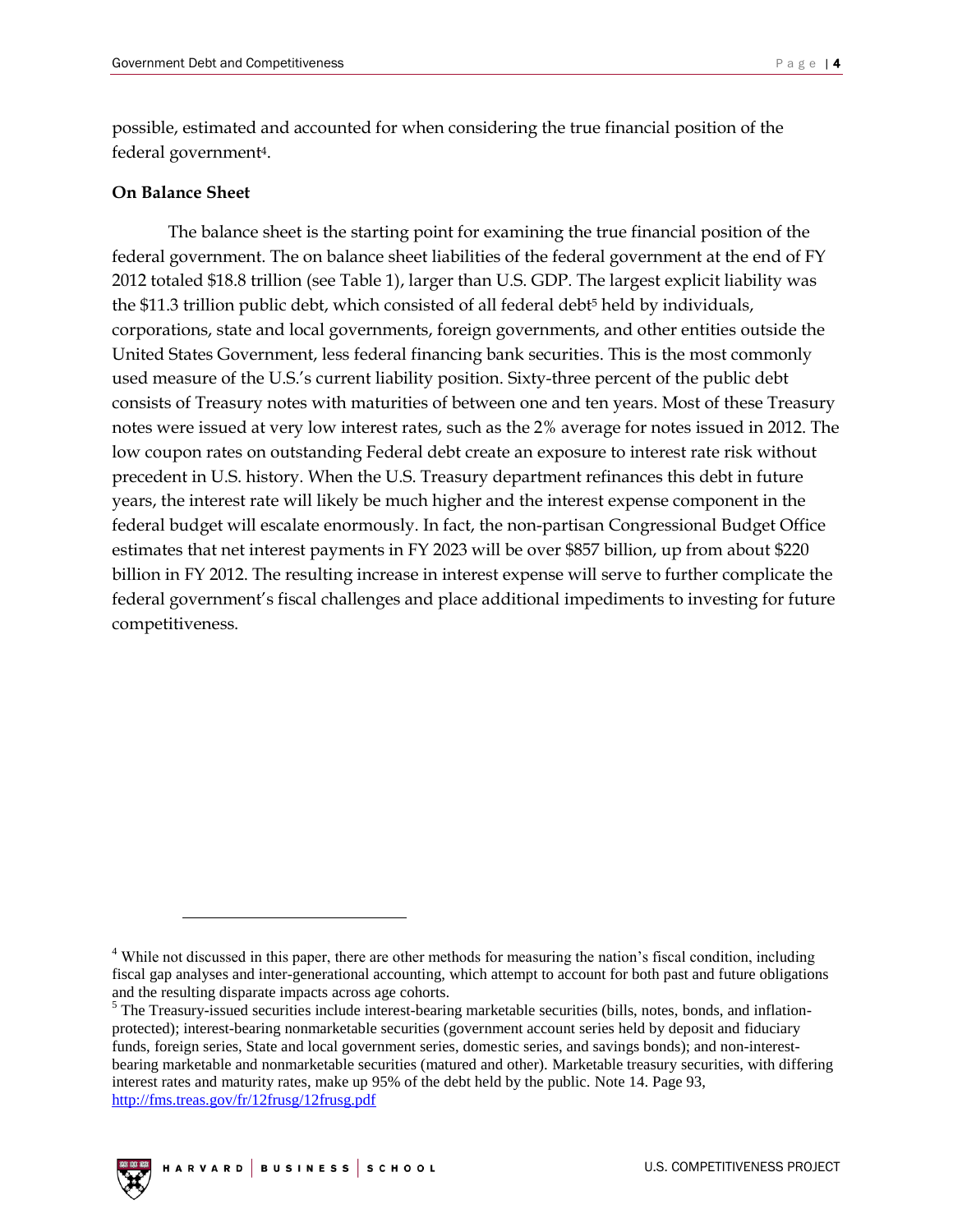| (In Billions of Dollars)                                        | 2012       |
|-----------------------------------------------------------------|------------|
| Accounts payable                                                | \$<br>65.2 |
| Federal debt securities held by the public and accrued interest | 11,332.3   |
| Federal employee and veteran benefits payable                   | 6,274.0    |
| <b>Environmental and disposal liabilities</b>                   | 339.0      |
| Benefits due and payable                                        | 166.2      |
| Insurance and guarantee program liabilities                     | 156.4      |
| Loan guarantee liabilities                                      | 74.6       |
| Liabilities to Government-sponsored enterprises                 | 9.0        |
| Other liabilities                                               | 432.6      |
| <b>Total liabilities</b>                                        | \$18,849.3 |
|                                                                 |            |

#### **Table 1: U.S. Liabilities September 30, 2012**

The other \$7.5 trillion of liabilities on the balance sheet at the end of FY 2012 relate to obligations of the Government resulting from prior actions that require future financial payments.<sup>6</sup> These commitments represent another significant claim of the government's financial resources. The largest component (\$6.3 trillion) of these "other liabilities" is the unfunded liability for the pension and retiree health obligations of federal government employees, civilians and military. In this respect, the federal government's accounting is superior to that of the private sector and state and local governments by reporting the full unfunded obligation to its current and past employees. The same accounting, however, is not applied to recognize the federal government's unfunded obligations for its Social Security and Medicare programs, a topic we discuss in a subsequent section.

#### **Intragovernmental Holdings**

The assets of the Social Security (OASDI) and Medicare Hospital Insurance (HI), and Supplementary Medical Insurance (SMI) trust funds are special non-marketable U.S. Treasury securities, called intra-governmental holdings (IGHs). <sup>7</sup> At end of FY 2012, these IGHs totaled \$4.9 trillion (see Table 2). They are not, however, currently counted as a component in the debt held by the public, nor shown as a liability on the balance sheet, even though they are fully guaranteed by the U.S. government and must be redeemed, in cash, when the assets are used to pay the trust funds' obligations. The IGHs arose when the various government programs, such as Social Security Old-Age, Disability and Survivors program, and the Office of Personnel Management's Civil Service Retirement and Disability program, ran surpluses in the past (i.e., they collected more program revenue in a given year than they paid out to beneficiaries). The trust funds bought these special debt securities with their surplus cash, and the federal

<sup>6</sup> Treasury

<sup>&</sup>lt;sup>7</sup> Treasury Notes to the financial statements note 26 p. 132,<http://fms.treas.gov/fr/12frusg/12frusg.pdf>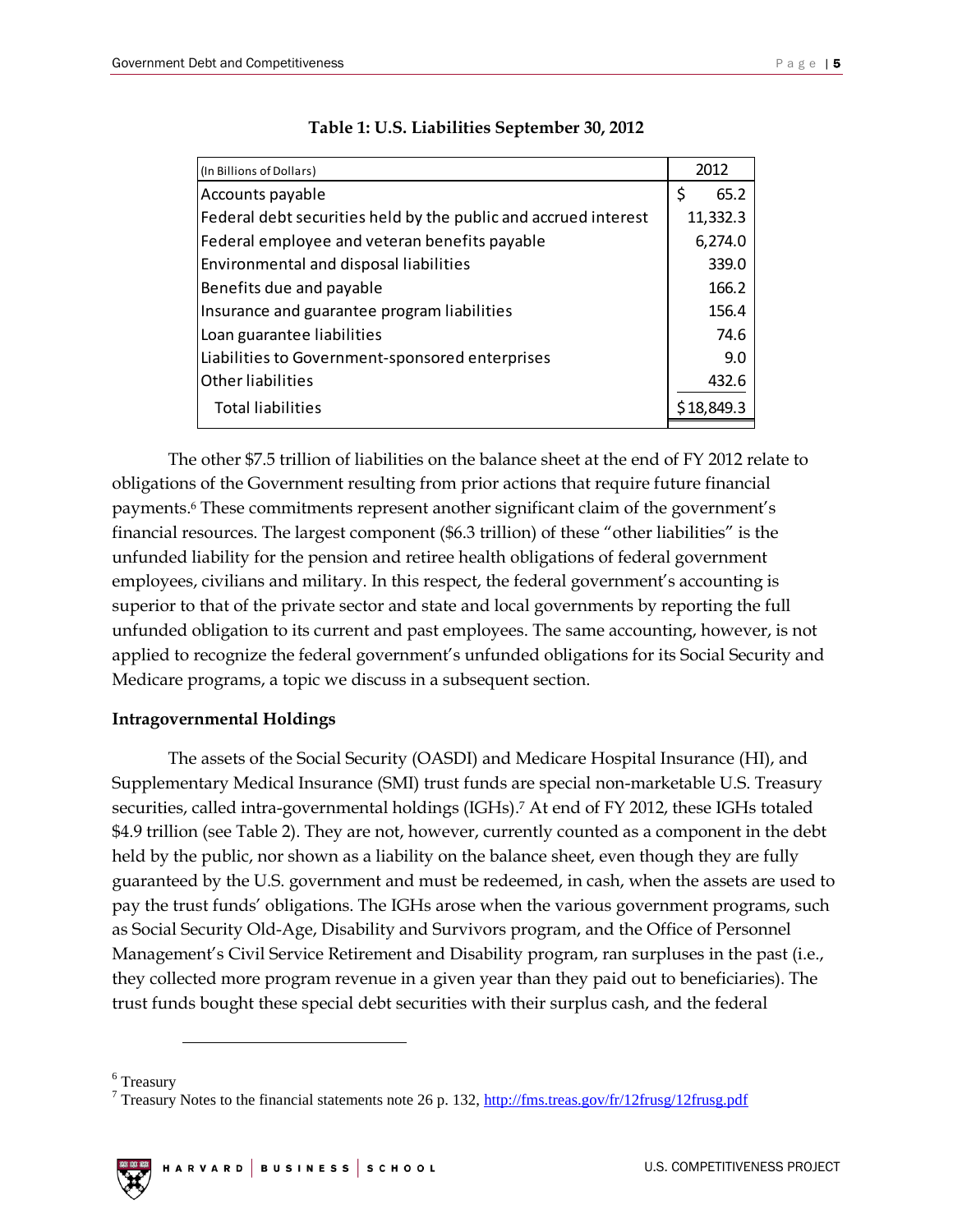government used the proceeds to finance part of its annual operating expenses. The situation has now been reversed as Social Security and Medicare trust funds now run deficits, which require them to sell some of their IGHs to pay current beneficiaries and service providers. Government actuaries forecast that Social Security (OASDI) trust fund will be completely depleted in 2033, and that the Medicare (HI) trust fund's exhaustion will occur nine years earlier, in 2024.<sup>8</sup>

Since these IGHs do represent a large component of federal debt outstanding, they should be included on the Federal balance sheet as liabilities, bringing total Federal debt to \$16.2 trillion, as of September 30, 2012and total Federal liabilities to \$23.7 trillion, or about 150% of GDP.

| (In Billions of Dollars)                                                                    | 2012      |
|---------------------------------------------------------------------------------------------|-----------|
| Social Security Administration, Federal Old-Age and Survivors Insurance Trust Fund          | \$2,586.7 |
| Office of Personnel Management, Civil Service Retirement and Disability Fund                | 826.5     |
| Department of Defense, Military Retirement Fund                                             | 376.4     |
| Department of Health and Human Services, Federal Hospital Insurance Fund                    | 228.3     |
| Department of Defense, Medicare-Eligible Retiree Health Care Fund                           | 176.1     |
| Social Security Administration, Federal Disability Insurance Trust Fund                     | 132.3     |
| Department of Health and Human Services, Federal Supplementary Medical Insurance Trust Fund | 69.3      |
| Department of Energy, Nuclear Waste Disposal Fund                                           | 49.6      |
| Office of Personnel Management, Postal Service Retiree Health Benefits Fund                 | 45.3      |
| Office of Personnel Management, Employees Life Insurance Fund                               | 41.3      |
| Federal Deposit Insurance Corporation Funds                                                 | 41.0      |
| Department of the Treasury, Exchange Stabilization Fund                                     | 22.7      |
| Office of Personnel Management, Employees Health Benefits Fund                              | 21.3      |
| Pension Benefit Guaranty Corporation Fund                                                   | 21.1      |
| Department of Labor, Unemployment Trust Fund                                                | 20.7      |
| Department of State, Foreign Service Retirement and Disability Fund                         | 16.9      |
| Department of Transportation, Airport and Airway Trust Fund                                 | 10.4      |
| National Credit Union Share Insurance Fund                                                  | 10.3      |
| Department of Transportation, Highway Trust Fund                                            | 10.0      |
| All other programs and funds                                                                | 90.4      |
| Subtotal                                                                                    | 4,796.6   |
| Total Net Unamortized Premiums/Discounts Intragovernmental                                  | 56.3      |
| Total intragovernmental debt holdings, net                                                  | \$4,852.9 |

Table 2: Intragovernmental Holdings September 30, 2012

<sup>&</sup>lt;sup>8</sup> The calculation of the Social Security and Medicare debt (described in the next section) treats these IGHs as trust fund assets, a component to generate future cash flows for the two trust funds. If the IGHs were not included in this calculation, the deficit of these two programs would be \$4.9 trillion larger than currently reported. By not counting the IGHs as a federal obligation, \$4.9 trillion of government debt simply disappears.

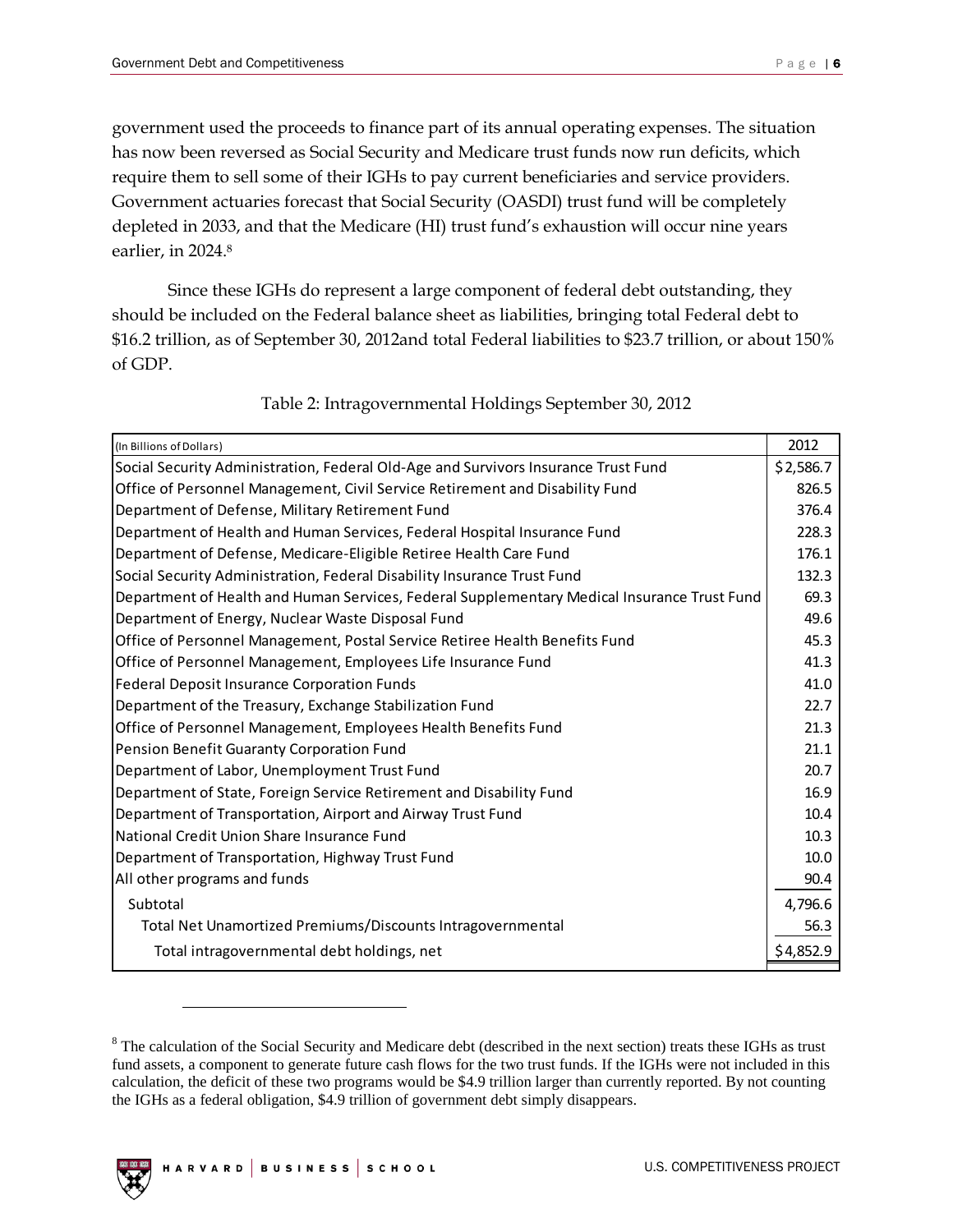Some claim that IGHs should not be counted as liabilities of the federal government, by arguing that IGHs represent a paper transaction between two branches of the government, essentially an unfunded commitment from one part of the government to make a payment to another part of the government. We disagree, because these IGHs represent a real future claim on government revenue. Suppose, alternatively, that the government, instead of selling its bonds to the trust funds, sold them to external creditors. Then, at a future time, when the trust fund was running a deficit and the previously issued bonds came due, the government would have to make two payments; one to redeem the security held by an external creditor and a second to the trust fund's beneficiaries. With the fund holding the government bond in its trust fund, the government must make only a single payment since the redemption amount is passed along to the trust fund beneficiaries. In addition, the "Investments in special non-marketable U.S. Treasury securities… are backed by the full faith and credit of the U.S. Government"9, and these holdings are guaranteed by section 4 of the 14th amendment to the Constitution which states: *"The validity of the public debt of the United States, authorized by law … shall not be questioned. …"* For these and other reasons, we believe that liability recognition for IGHs is appropriate.

#### **Off-balance sheet**

Total explicit liabilities of nearly \$24 trillion, however, still substantially understate the country's financial obligations. The country has huge off-balance sheet obligations and federal guarantees that analysts frequently omit when calculating the federal government's financial position. These obligations and program guarantees are many times higher than the public debt, and therefore represent the true threat to the fiscal solvency of the government and future economic competitiveness. Estimates of the magnitude of the obligations and guarantees are difficult to find; they are usually buried in footnotes to various governmental financial statements, causing their magnitude to often be ignored when analyzing the government's financial position. Their omission distorts the discussion about the urgency of addressing the looming fiscal and competitiveness crises.

#### **Statement of Social Insurance**

Social insurance promises make up a large majority of the government's off-balance sheet burden. Footnote 26 in The Statement of Social Insurance estimates the actuarial present value of the projected future revenue and expenditures for Social Security (Federal Old-Age, Survivors and Disability Insurance), Medicare (part A, B, and D), Railroad Retirement, and Black Lung social insurance programs. The open group total present value, over a 75-year period, of future expenditures, as of end of FY 2012, in excess of revenue for these programs is \$38.6 trillion<sup>10</sup>, with Social Security accounting for \$11.3 trillion<sup>11</sup> and Medicare \$27.2 trillion<sup>12</sup> of

 $11$  Of this amount about \$2.7 trillion was backed by IGHs



<sup>&</sup>lt;sup>9</sup> Treasury Notes to the financial statements Note 26, Page 131[, http://fms.treas.gov/fr/12frusg/12notes.pdf](http://fms.treas.gov/fr/12frusg/12notes.pdf)

<sup>&</sup>lt;sup>10</sup> Treasury, The Government's Financial Position and Condition, Page 4,<http://fms.treas.gov/fr/12frusg/12frusg.pdf>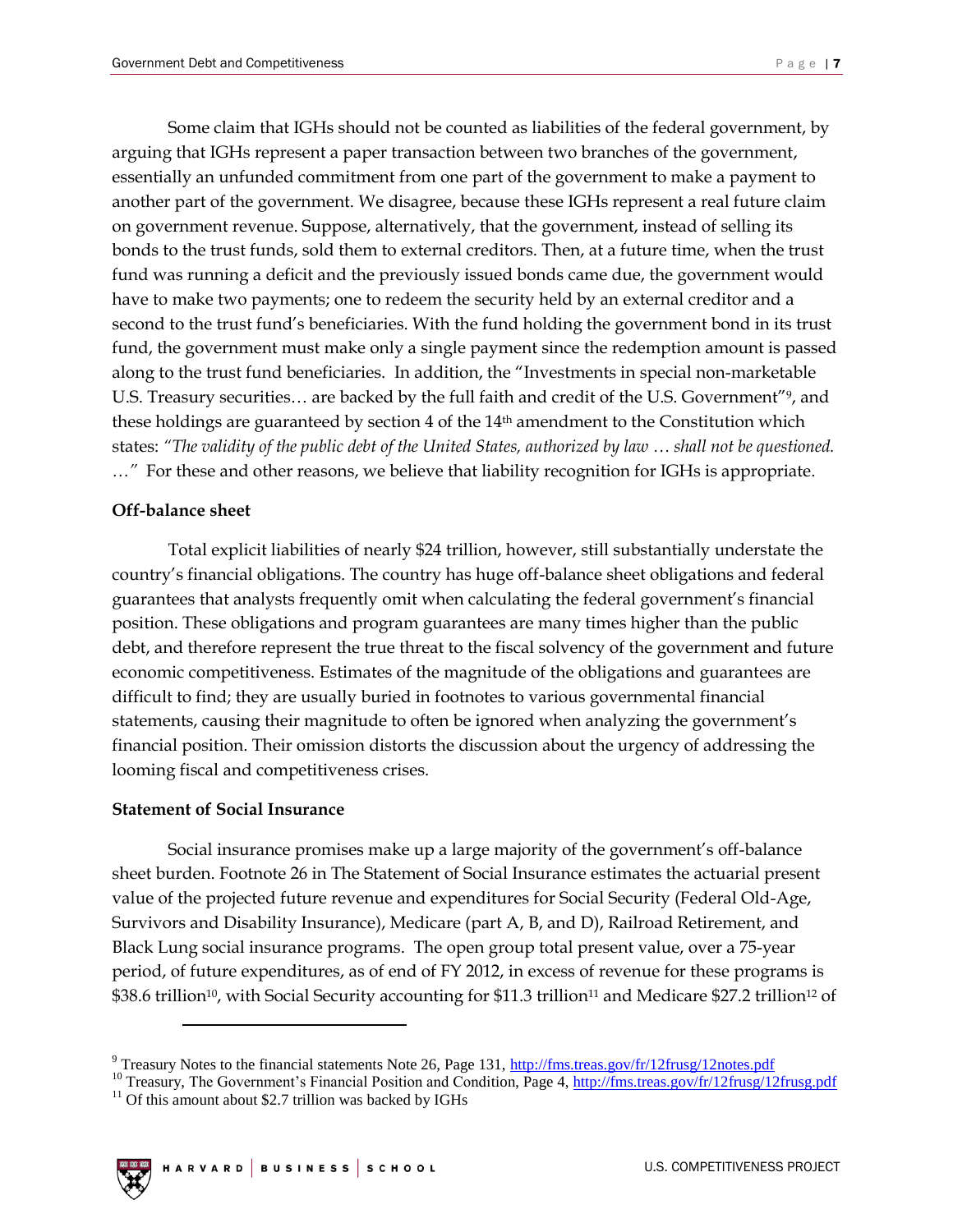this amount.<sup>13</sup> This \$38.6 trillion amount is more than twice the debt held by the public, and yet even this amount likely understates the true obligation. An illustrative alternative scenario, included in the notes to the financial statements, suggests that the Medicare obligation could be \$10 trillion greater, with the difference arising from different assumptions about the consequences from the Affordable Care Act.

#### **Implicit Guarantees**

In recent years, the financial cost of natural disasters and financial meltdowns fell on the shoulders of the federal government. These substantial sums are almost impossible to calculate in advance and require immediate response in terms of financial resources. This was apparent after Hurricane Sandy in 2012, for which Congress approved \$61 billion in federal aid, \$62.3 billion in emergency federal funding for Hurricane Katrina in 2005, and the 2008 banking crisis for which Congress appropriated hundreds of billions in bailouts to financial institutions and automobile companies, most of which, fortunately, was eventually repaid. The implicit guarantees of the federal government for natural and man-made disasters, and private pension and other guarantees are not transparent or readily measurable. But they do represent yet another claim on future government resources that limits its flexibility to invest in current and future competitiveness.

In summary, a conservative estimate at the end of FY 2012, using the information on the balance sheet and in the notes to the financial statements, shows that the federal government had accumulated about \$70 trillion worth of explicit liabilities, commitments and contingencies, and unfunded obligations,<sup>14</sup> without recognizing the future cost of the difficulty-to-estimate magnitudes of government guarantees and bailouts. We can be sure, however, that the realized magnitudes of such bailouts will be far greater than zero. Also, the governmental estimates of the differences between net revenues and expenses for social insurance programs ignore all deficits after 75 years. But as with government guarantees and bailouts, the magnitude of the deficiency beyond 75 years is very large due to known demographic trends and rising health care costs. In fact, the most recent Trustees Reports for Social Security and Medicare estimate that the perpetuity numbers for these programs are  $$8.6^{15}$  and  $$5.3$  trillion<sup>16</sup> respectively. While there is clearly not a perfect way to account for everything that the federal government has promised to current and future generations, the current and conservative estimate of \$70 trillion in debt and unfunded obligations as of September 30, 2012 makes it clear that the

<sup>&</sup>lt;sup>16</sup> 2012 Medicare Trustees Report, Page 75, [http://www.cms.gov/Research-Statistics-Data-and-Systems/Statistics-](http://www.cms.gov/Research-Statistics-Data-and-Systems/Statistics-Trends-and-Reports/ReportsTrustFunds/Downloads/TR2012.pdf)[Trends-and-Reports/ReportsTrustFunds/Downloads/TR2012.pdf](http://www.cms.gov/Research-Statistics-Data-and-Systems/Statistics-Trends-and-Reports/ReportsTrustFunds/Downloads/TR2012.pdf)



 $12$  Of this amount about \$300 billion was backed by IGHs

<sup>&</sup>lt;sup>13</sup> \Treasury Management's Discussion and Analysis Table 1, Page 3<http://fms.treas.gov/fr/12frusg/12frusg.pdf>

<sup>&</sup>lt;sup>14</sup> Based on a 75 year present value calculation Note 14, Page 91,<http://fms.treas.gov/fr/12frusg/12frusg.pdf>

<sup>&</sup>lt;sup>15</sup> 2012 Social Security Trustees Report, Page 4,<http://www.ssa.gov/oact/tr/2012/tr2012.pdf>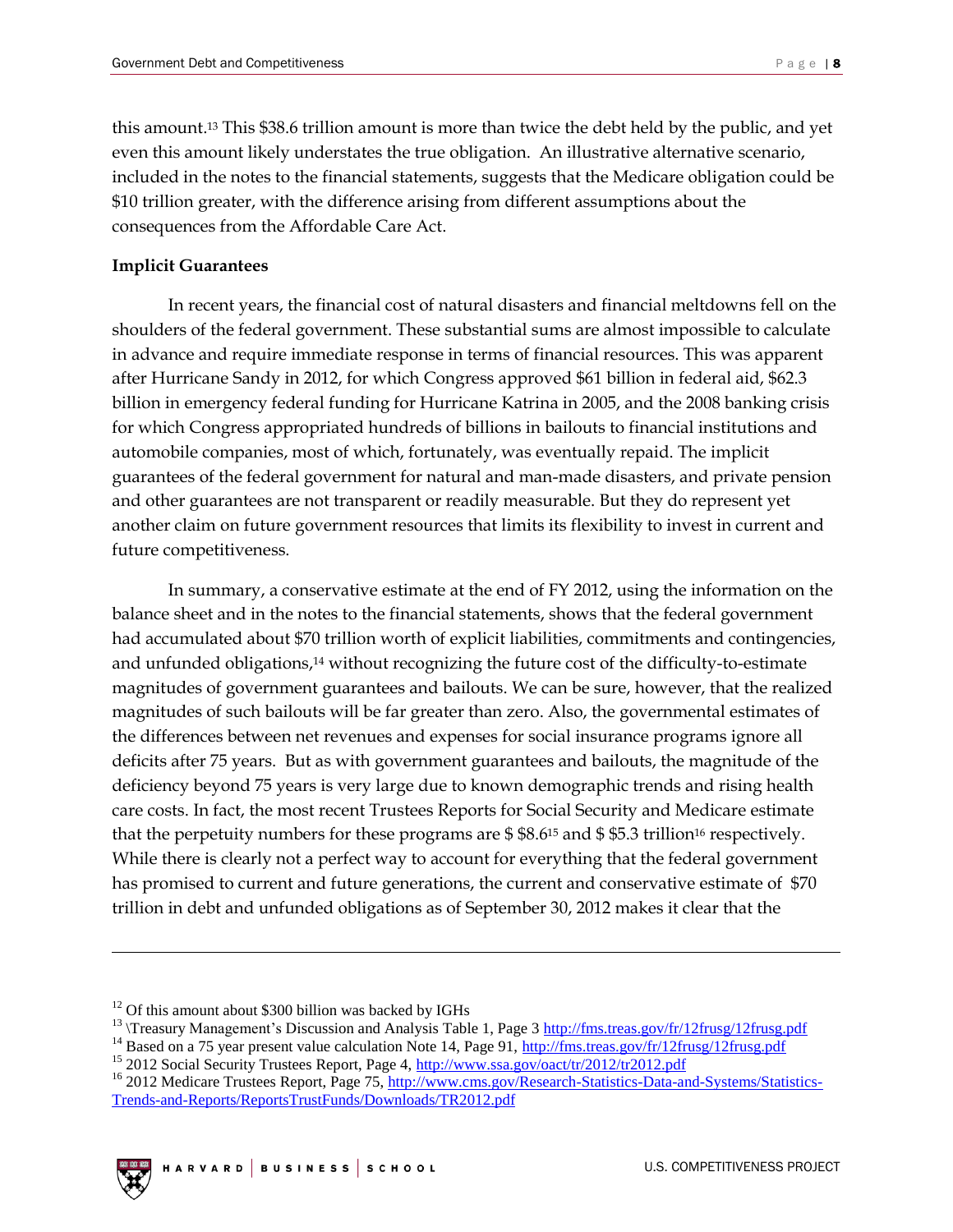nation's current financial condition is far worse than advertised and its fiscal trajectory unsustainable and economically dangerous.

#### **How We Got Here**

In the hundred years between 1912 and 2012, federal governmental spending grew from 2% of GDP to 23%, with a large component of the increase occurring in the past 12 years. The Clinton administration ran governmental surpluses for the first time in decades, helped by soaring tax revenues from capital gains and exercised stock options from the NASDAQ/dot.com bubble, and reduced defense spending from the peace dividend after the end of the Cold War with the Soviet Union. In January 2001, the non-partisan Congressional Budget Office (CBO) projected a cumulative surplus of \$5.6 trillion for 2002–2011, and many expressed concern about how to cope with ten more years of forecasted governmental surpluses.<sup>17</sup>

These huge surpluses clearly did not materialize as tax revenues fell after the stock market decline and accompanying economic slowdown in 2001 and 2002, followed by Republican tax decreases, Democrat spending increases, two undeclared and unfinanced wars, and further increases in social insurance programs for healthcare, especially Medicare Part D and the Affordable Care Act. The deficits from 2002 through 2011 accumulated to \$6.1 trillion a swing of \$11.7 trillion from the January 2001 projections (see Figure 1).<sup>18</sup> U.S. debt tripled during this period, interest expense on the debt increased by \$1.4 trillion and the government's unfunded healthcare obligations for the nation's seniors rose by \$8 trillion with the passage of the new Medicare Part D (drug) benefit alone. These policy choices, along with the recent economic recession, created a perfect fiscal storm, placing us in the current situation of annual federal deficits of 6% of GDP and federal debt and unfunded obligations of more than 4 times GDP.

<sup>&</sup>lt;sup>17</sup> Of course, this analysis ignored the large unfunded obligations of the nation's social insurance programs. <sup>18</sup> CBO, Changes in CBO's Baseline Projections Since January 2001., June 7, 2012 <http://www.cbo.gov/sites/default/files/cbofiles/attachments/06-07-ChangesSince2001Baseline.pdf>

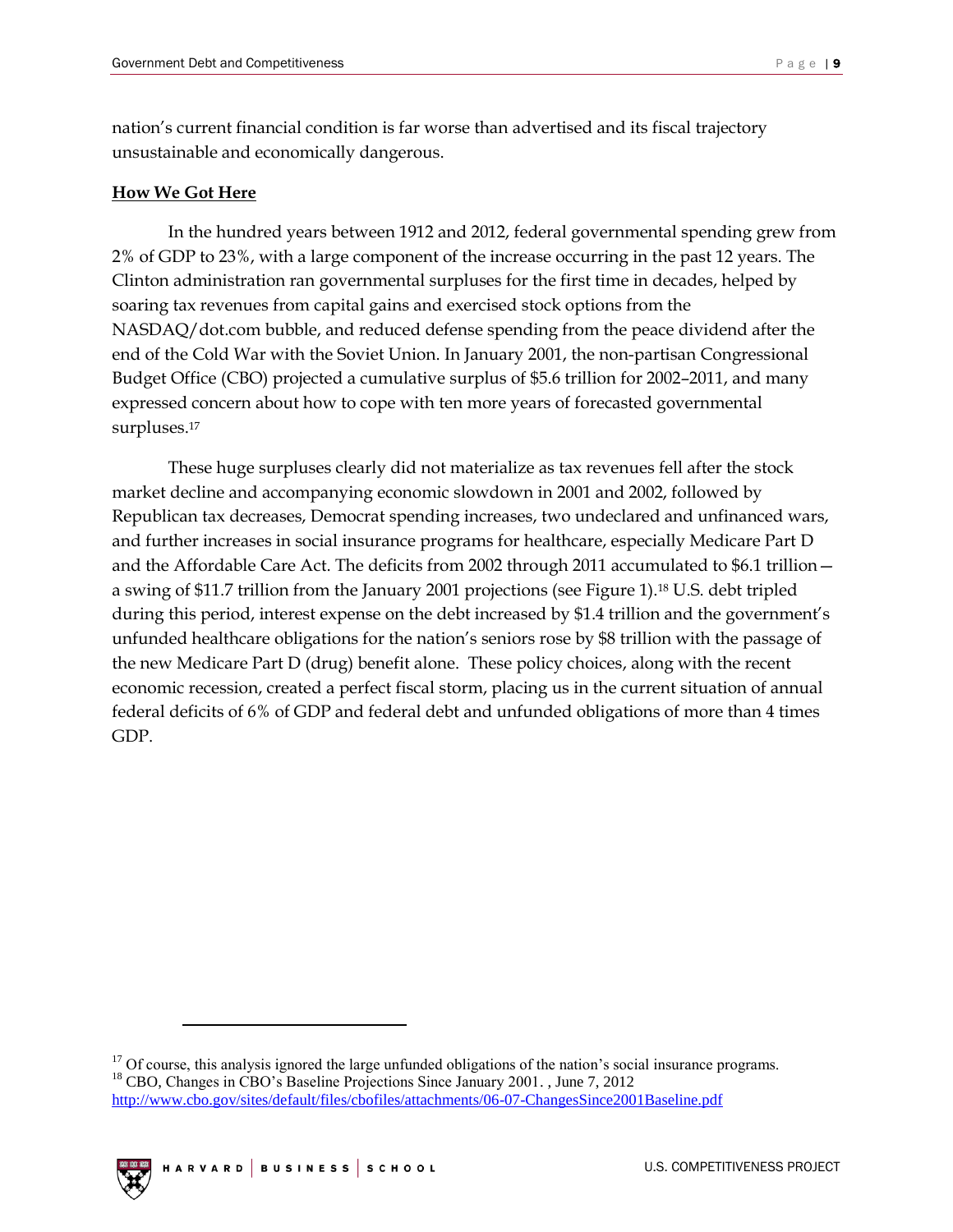# **Figure 1: From Surplus to Deficit**



The past ten years have arguably been the most fiscally irresponsible in our nation's history, as total federal liabilities and unfunded obligations soared from about \$20 trillion to almost \$70 trillion (see Figure 2).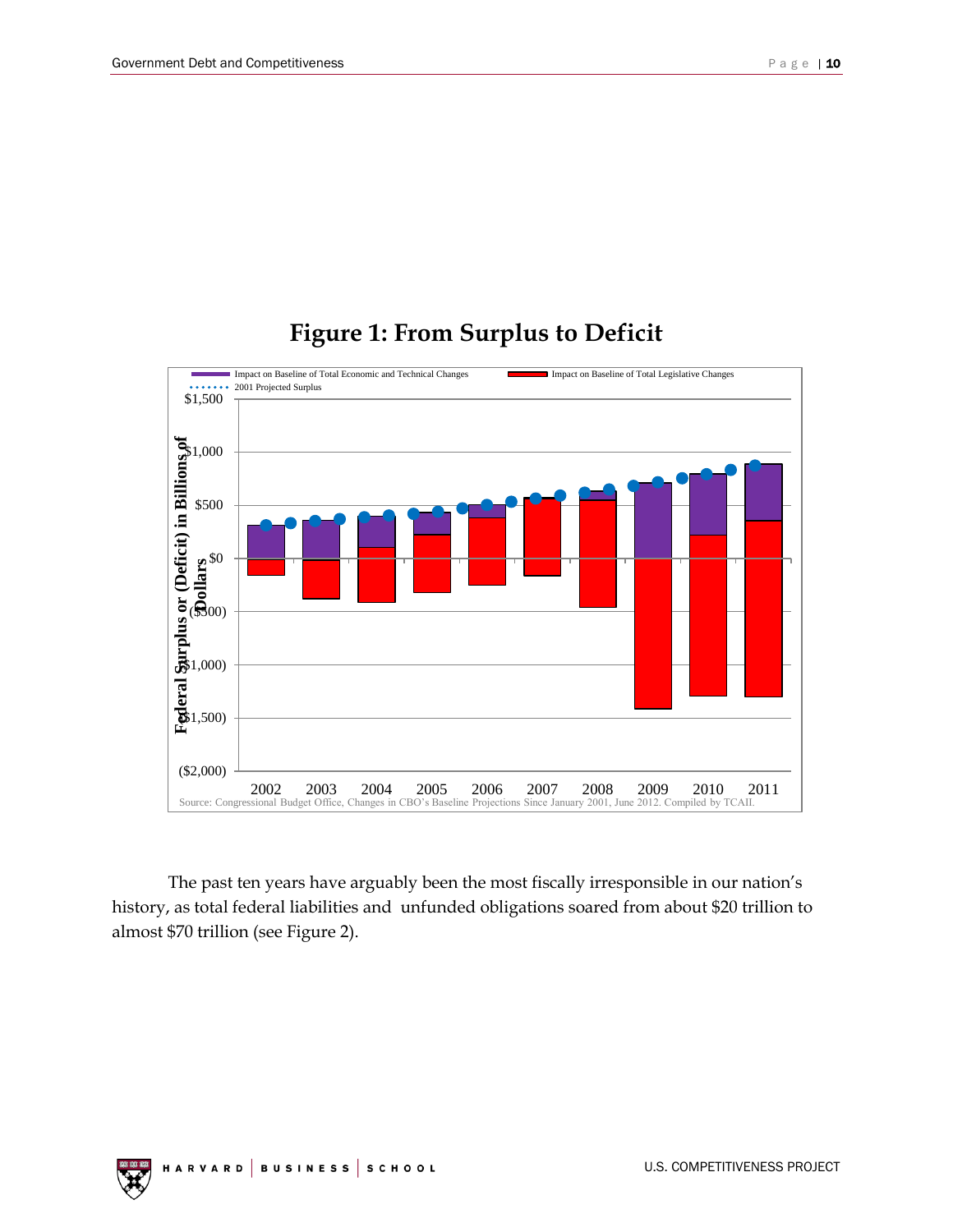

## **Figure 2: Growth in Financial Obligations, 2000 - 2012**

But the nation's poor financial condition is not just a recent phenomenon. It is the result of cumulative policy choices made by both political parties over the past century. Spending on the mandatory portion of the federal budget – which includes social insurance programs, federal employee retirement benefits and interest on the national debt - was 3% of the budget in 1912, 49% of the budget in 1972, 64% of the budget in 2012, and is projected by the Congressional Budget Office to become 76% in 2023, with higher percentages projected into the indefinite future.<sup>19</sup> This trend is the inevitable result of our legislative and political leadership overpromising on retirement and healthcare, promising low taxes, emphasizing current consumption, neglecting investments for the future, and consistently ignoring key demographic and economic trends. The mandated spending on the past and the present has now begun to crowd out spending for the future, especially the discretionary governmental spending on critical investments that sustain and increase America's competitiveness. Paying the interest on the public debt and meeting our social insurance promises have driven mandated governmental spending to unsustainable levels, which will only get worse over time absent a change in course.

<sup>&</sup>lt;sup>19</sup> CBO document Table 1.1 Page 9, [https://www.cbo.gov/sites/default/files/cbofiles/attachments/43907-](https://www.cbo.gov/sites/default/files/cbofiles/attachments/43907-BudgetOutlook.pdf) [BudgetOutlook.pdf](https://www.cbo.gov/sites/default/files/cbofiles/attachments/43907-BudgetOutlook.pdf)

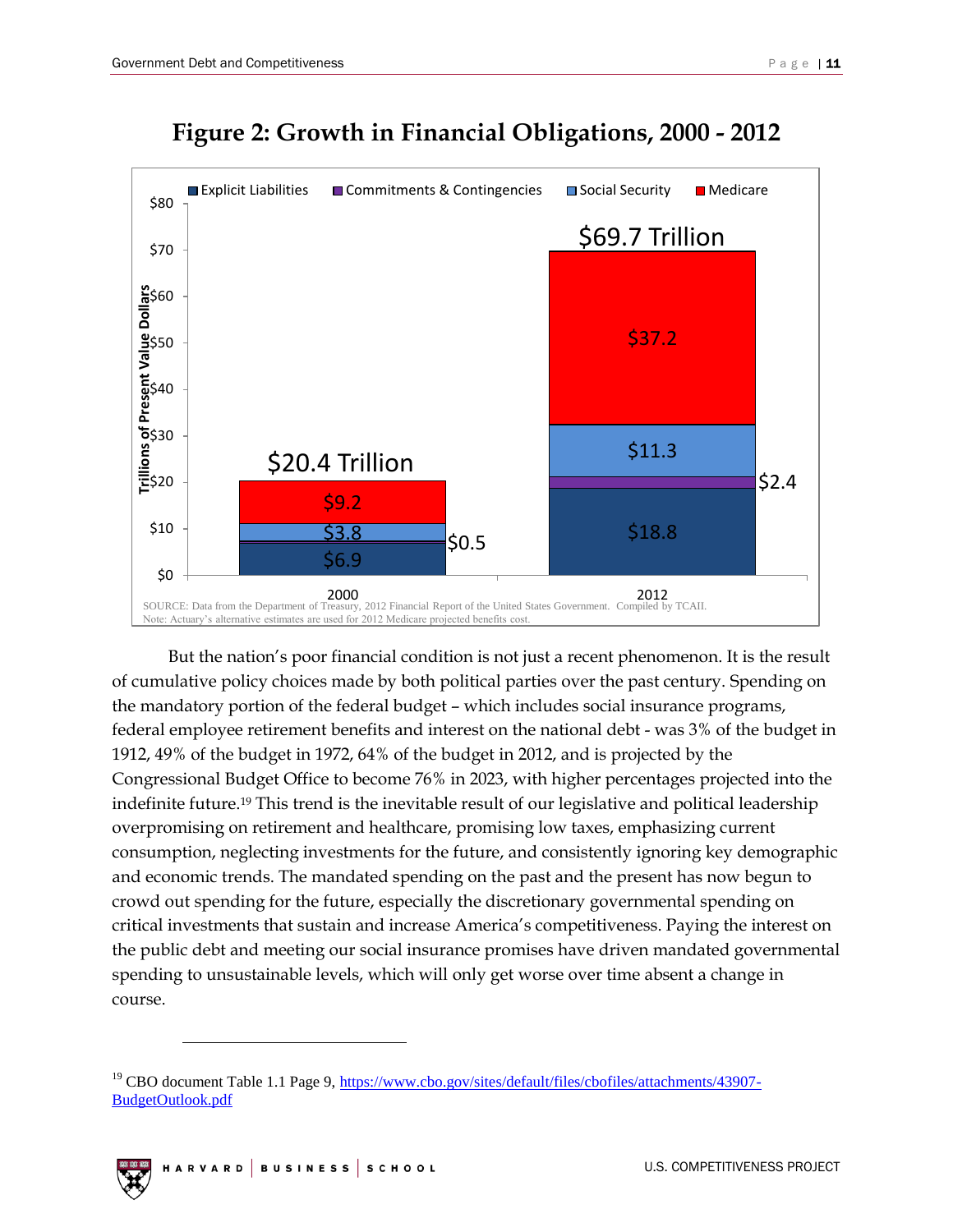#### **Naïve Solutions to the Debt Problem**

Countries, in the past, have used two different solutions when confronted with massive debt that they could not service. Several simply printed money to pay the debts, leading to high inflation that enabled the country's fixed coupon, long-duration debt to be repaid in a devalued currency. Inflation, however, is not a feasible option to solve the US financial burden challenge. Much of the recently-issued debt is short duration, and will mature and have to be re-financed, well before the full benefits of inflation have had a chance to work, at interest rates that reflect current and expected future inflation rates. Also, the largest component of the US financial burden is for future payments in its social insurance programs, and these programs are already indexed for inflation (some believe over-indexed leading to the current recommendation to switch to an alternative inflation adjustment mechanism). Health care costs have historically risen at a faster rate than inflation and economic growth. So running an inflationary economy makes the liability worse, not better, particularly when taking into account the disruptive influences of high inflation on a well-functioning and competitive economy.

The second alternative to a crushing debt load is default, an action followed recently by countries such as Argentina, Iceland, Greece, and Cyprus. For the U.S., the default could be to its public debt holders, but the government could also default on the cash payments it promised to current recipients of its social insurance programs. If the government decides to slow the future growth in social insurance benefits, it should announce and put into law any program changes long in advance of when they take effect. Such advance notice allows future beneficiaries to have many years to adjust to the changes. That is why we strongly urge acting on the U.S. financial burden problem today, not in future years when promised benefits can no longer be paid in full.

#### **States Have Fiscal Challenges Too**

The problems associated with accounting for future costs and "what if?" scenarios are not exclusive to the federal government. Corporations have a similar issue when they make commitments to their employees through defined-benefit pension plans and OPEB (other postemployment benefits) paying some or all of retirees' health care costs. Private sector accounting, however, requires that corporations' commitments for pensions and OPEB be recognized as liabilities of the company, along with their public and private debt obligations. Companies calculate and update each year, the present value of all their post-retirement commitments, (pension and health care benefits) and recognize the unfunded portion of these amounts as liabilities on their financial statement, along with extensive description and measurement of these obligations in the financial statement footnotes, as mandated by the Financial Accounting Standards Board and the Securities & Exchange Commission.

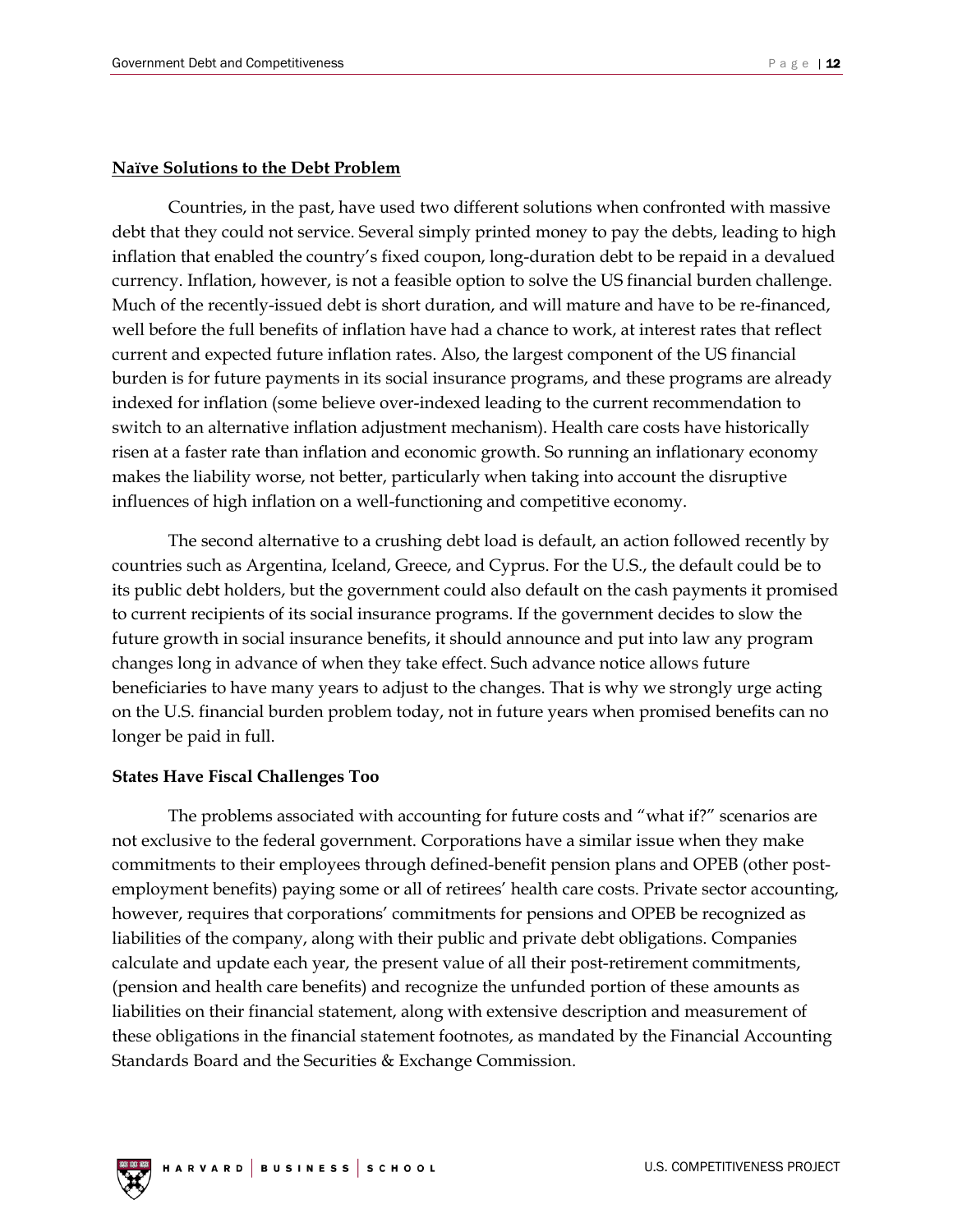In addition to the liability recognition, companies record an expense, on their income statement, on the annual increase in pension obligations for current employees plus the interest on the unfunded liabilities (total NPV of future employee commitments less the fair value of any assets in pension and other retirement plans). This is the beauty and the power of accrual accounting – the ability to reflect the economics of the firm correctly, independently of annual cash inflows and outflows. The annual cash expenditures on pensions and retiree health benefits reflect how the company chooses to finance its liabilities, either through explicit payments or through deferral, but not the underlying economics of its obligations and annual expenses for these benefits.

The Governmental Accounting Standards Board (GASB), in June 2012, promulgated that state and local governments must begin to disclose the full amount of their unfunded pension liabilities on the balance sheet<sup>20</sup>. They also likely will require similar recognition and disclosure for retiree health care obligations in the near future. This improved accounting will show the massive, but currently hidden, obligations that states and localities have already incurred for their current and future retirees.

In Table 3, we present the total financial liabilities and unfunded obligations (burden) of 11 states to show the range of indebtedness that currently exists. The financial burdens per taxpayer shown in Table 3 and total burden/GDP demonstrates how significant the variances can be between states. Four "red Presidential states" – Arizona, North Carolina, Georgia and Texas – have ratios of net financial burdens per dollar of GDP between 2 and 4%, while four "blue Presidential states," states – Connecticut, Illinois, Massachusetts, and New Jersey – have ratios averaging 22%. The "blue states" estimated unfunded pension and OPEB obligations, which are included as a subcomponent in Table 3, are already sobering, but they considerably understate their true magnitudes since most use interest and trust fund asset earning rates far above their current borrowing and investment return rates to discount the future cash flows for retiree benefits.

|              | Each Taxpayer's         | Net Liabilities |                | Liabilities % of |
|--------------|-------------------------|-----------------|----------------|------------------|
| <b>State</b> | <b>Financial Burden</b> | (Billions)      | GDP (Billions) | <b>GDP</b>       |
| Arizona      | 3,330                   |                 | 258            | 2.3%             |
| California   | 23,500                  | 259             | 1.959          | 13.2%            |
| Connecticut  | 50,900                  | 63              | 230            | 27.4%            |
| Florida      | 2,700                   | 15              | 754            | 1.9%             |
| Georgia      | 5,000                   |                 | 419            | 3.0%             |

#### Table 3: Selected State's Financial Burdens (2011 data)

<sup>20</sup> GASB statement No. 67 & 68; issued June 2012. . No. 67: [http://www.gasb.org/jsp/GASB/Pronouncement\\_C/GASBSummaryPage&cid=1176160219444](http://www.gasb.org/jsp/GASB/Pronouncement_C/GASBSummaryPage&cid=1176160219444) No. 68[: http://www.gasb.org/jsp/GASB/Pronouncement\\_C/GASBSummaryPage&cid=1176160219492](http://www.gasb.org/jsp/GASB/Pronouncement_C/GASBSummaryPage&cid=1176160219492)

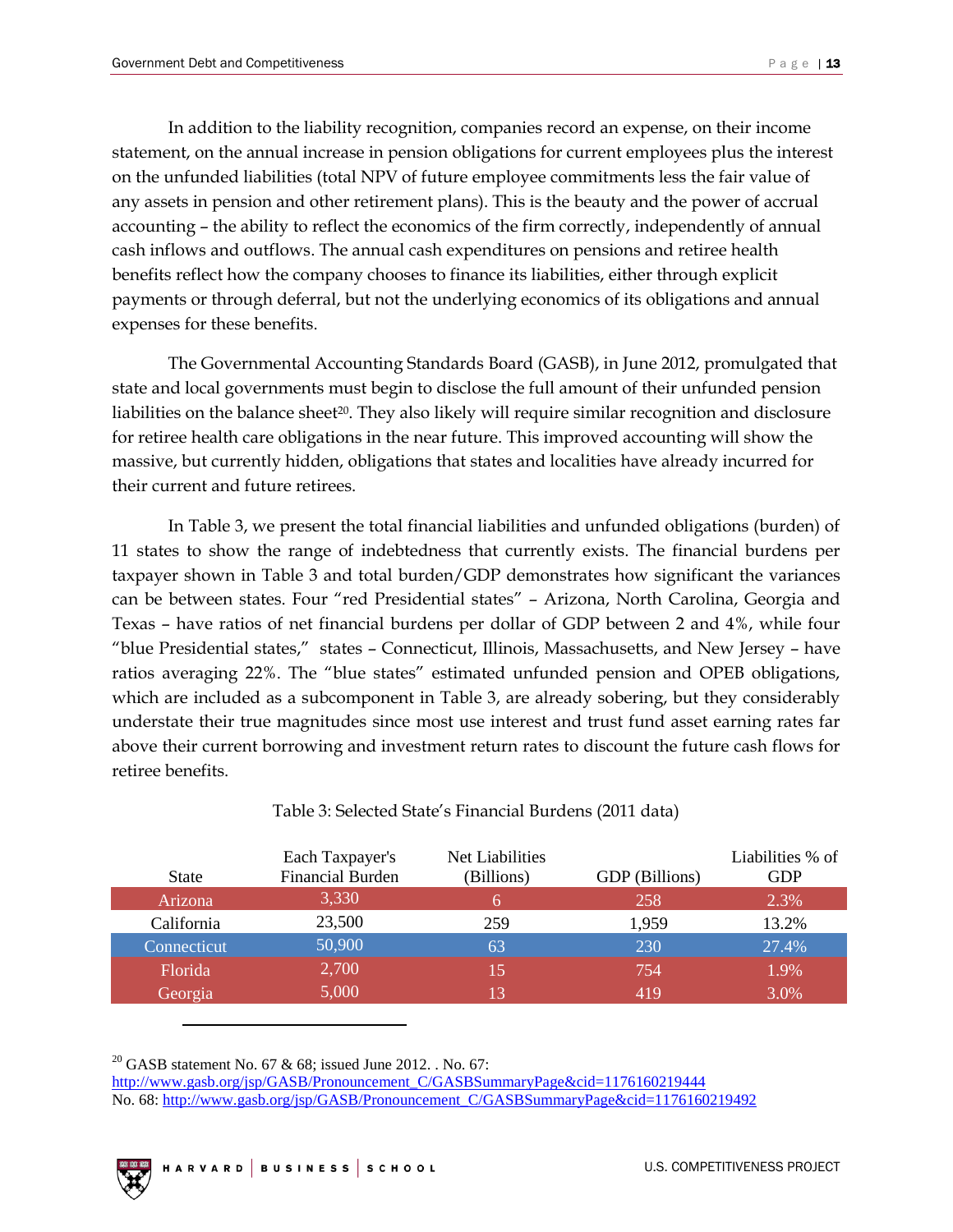| <b>Illinois</b>      | 38,500 | 159 | 671   | 23.7% |
|----------------------|--------|-----|-------|-------|
| <b>Massachusetts</b> | 24,100 | 56  | 392   | 14.2% |
| New Jersey           | 37,000 | 110 | 487   | 22.5% |
| New York             | 21,100 | 127 | 1158  | 11.0% |
| North Carolina       | 14,300 | 36  | 440   | 8.3%  |
| Texas                | 8,400  | 55  | 1.308 | 4.2%  |

Residents and companies in states with high debt burdens will face a double jeopardy in the near future as they simultaneously service both their federal and state debt and obligations. The high variability of pension and retiree health burden across states in the U.S. creates a serious domestic competitiveness issue at state and local levels, and with additional constraints that states cannot print money, and have fewer resources to service their obligations. If state and local taxes must rise to service total debt obligations, we can expect a continuation and likely acceleration in the migration rates of people and companies from high-burden to lowburden states.

#### **Why Debt Impacts Competitiveness**

The federal government, unlike most states, does not have to balance its budget each year. Therefore, it could be make sense for the federal government to run deficits for short-term counter-cyclical spending and to fund certain types of investment-oriented spending. For instance, federal borrowing to invest in areas such as properly-designed and effectivelyimplemented infrastructure programs, which can grow the economy and allow future generations to prosper, may be beneficial. Economists would characterize such investments as delivering positive net present value (NPV) – producing more benefits in the future than their current cost today. Such positive NPV investments better prepare future generations to compete economically and enjoy a higher standard of living, so burdening them with a portion of the debt required to fund such spending is appropriate. Yet borrowing to fund todays' current consumption, operating expenses and to service the debts of the past, as the government is currently doing, puts the future economic competitiveness of our nation at risk. Future generations will have to pay for their parents' past consumption as well as their own, while the economy is growing slowly and with fewer high wage jobs.

Despite the already enormous U.S. financial burden position, Keynesian economists, such as Paul Krugman and Martin Wolf of the FT, continue to argue that the government should not solve its short-term deficit problem by raising taxes or lowering spending. They urge the government to continue to stimulate our current economy by borrowing at today's very low interest rates to finance the gap between government revenues and expenditures. This may be valid advice for the near term since today's very low interest rate obviously eliminates the risk of crowding out private investment. But such analysis ignores the balance sheet effects from borrowing today to pay for today's consumption.

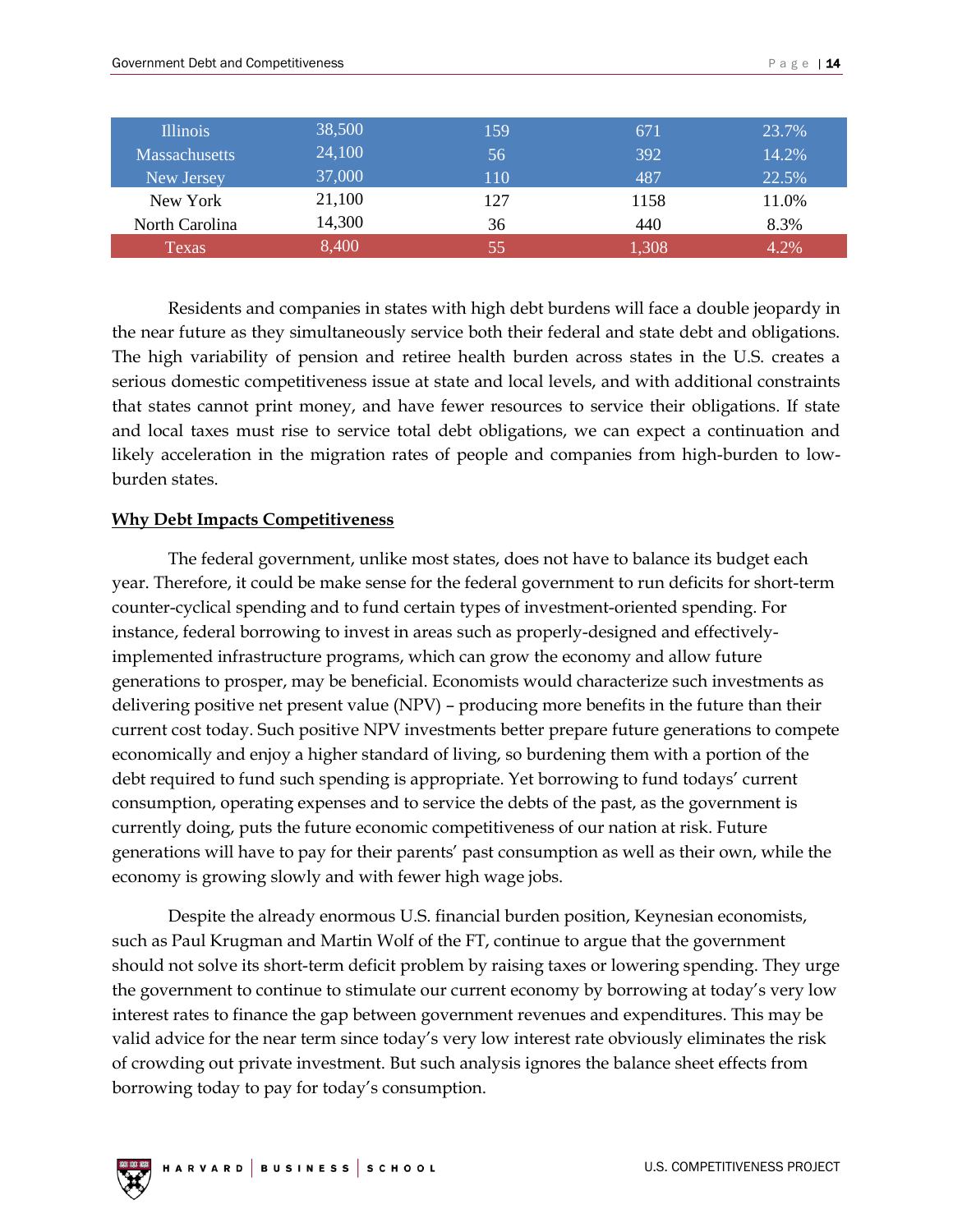The optimal set of decisions over a 25-year horizon is not to make a sequence of 25 optimal one period decisions. The optimal decision in the initial year of a 25-year decision period must reflect not only its short-term effects but also its consequences in all future years. Every trillion dollars we borrow today, even at a zero interest rate, requires higher mandatory interest payments when the U.S. Treasury inevitably re-finances the debt in the future, at much higher interest rates. If the future interest rate is, say 5%, then every \$1 trillion borrowed today adds \$50 billion per year to future deficits. This is an extra burden on future government's ability to invest for competitiveness and higher living standards. With just the \$16.2 trillion in reported federal debt $2^1$ , every one percent (100 basis point) increase in future interest rates already adds approximately another \$162 billion in annual interest to future mandatory spending. In fact, under current law, the CBO projects net interest on the debt held by the public to exceed \$970 billion by 2023.

In the absence of any action by Congress and the President, the payments for these obligations will be made in each future year, along with the interest and principal payments on previously issued debt, with the payments taking precedence over any other type of governmental spending. Discretionary spending, which encompasses all of the basic obligations of the federal government in the Constitution, will decline an additional 36% from its 30-year average to 5.5% of GDP, and remain on a downward trajectory beyond these historically low levels. This crowding out effect in the budget is more worrisome than the current deficit or debt level, because as the federal government commits fewer funds to the activities that made this country the most competitive in the world, and simultaneously asks its citizens and businesses to pay more in taxes, economic disruption will most assuredly occur at some point.

This decline in economic competitiveness and the squeezing of discretionary spending will further erode the ability of the federal government, which has already inadequately invested in the country's future, to make up this gap. In fact, as noted earlier in this article, the U.S.'s competitiveness ranking has already begun to decline.<sup>22</sup> If the federal government does not begin balancing out how and where it spends, and return our nation to, "the competitive economy" it was in years past, the yawning gap may grow too large and become insurmountable.

Aside from squeezing out investments, the imprudent path the federal government is currently on, and its seeming inability to make sensible adjustments to policies and programs, some designed almost 70 years ago, creates economic uncertainty about future levels of taxation and spending. This uncertainty makes businesses, individuals, and investors very hesitant to choose the U.S. as their location of choice for investment.

<sup>&</sup>lt;sup>21</sup> As of the end of FY2012. Note 14, Page 91,  $\frac{http://fms.treas.gov/fr/12frusg/12frusg.pdf}{http://fms.treas.gov/fr/12frusg/12frusg.pdf}$ <sup>22</sup> World Economic Forum Table 4, Page 12, [http://www3.weforum.org/docs/WEF\\_GlobalCompetitivenessReport\\_2012-13.pdf](http://www3.weforum.org/docs/WEF_GlobalCompetitivenessReport_2012-13.pdf)